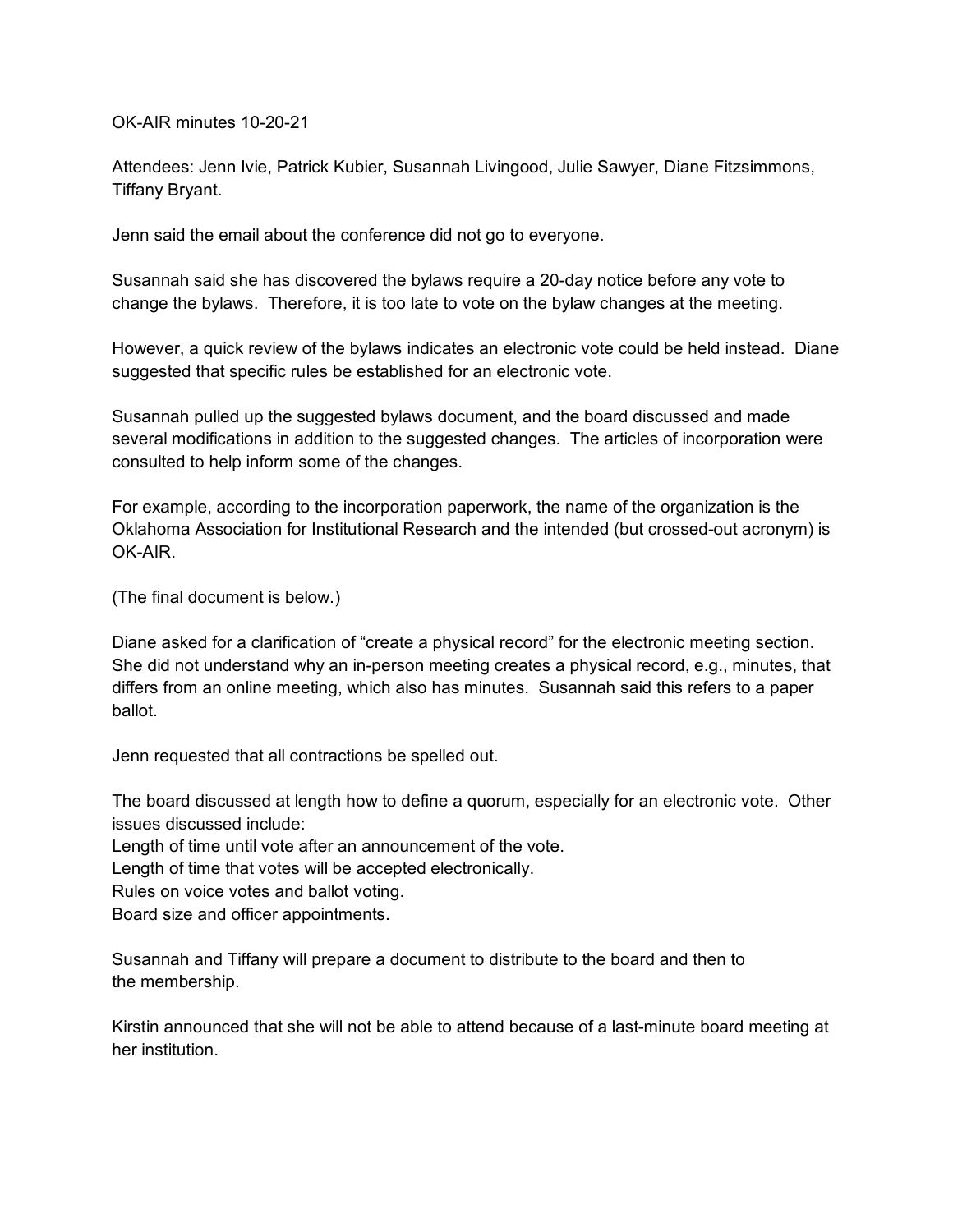Therefore, the board decided to postpone the board meeting because bylaw changes require a 20-day notice before the vote.

The new date is tentatively set for November 18. Jenn will send out notices about the meeting change.

Susanna made a motion to adjourn the meeting. Tiffany seconded the motion. The motion was unanimously approved.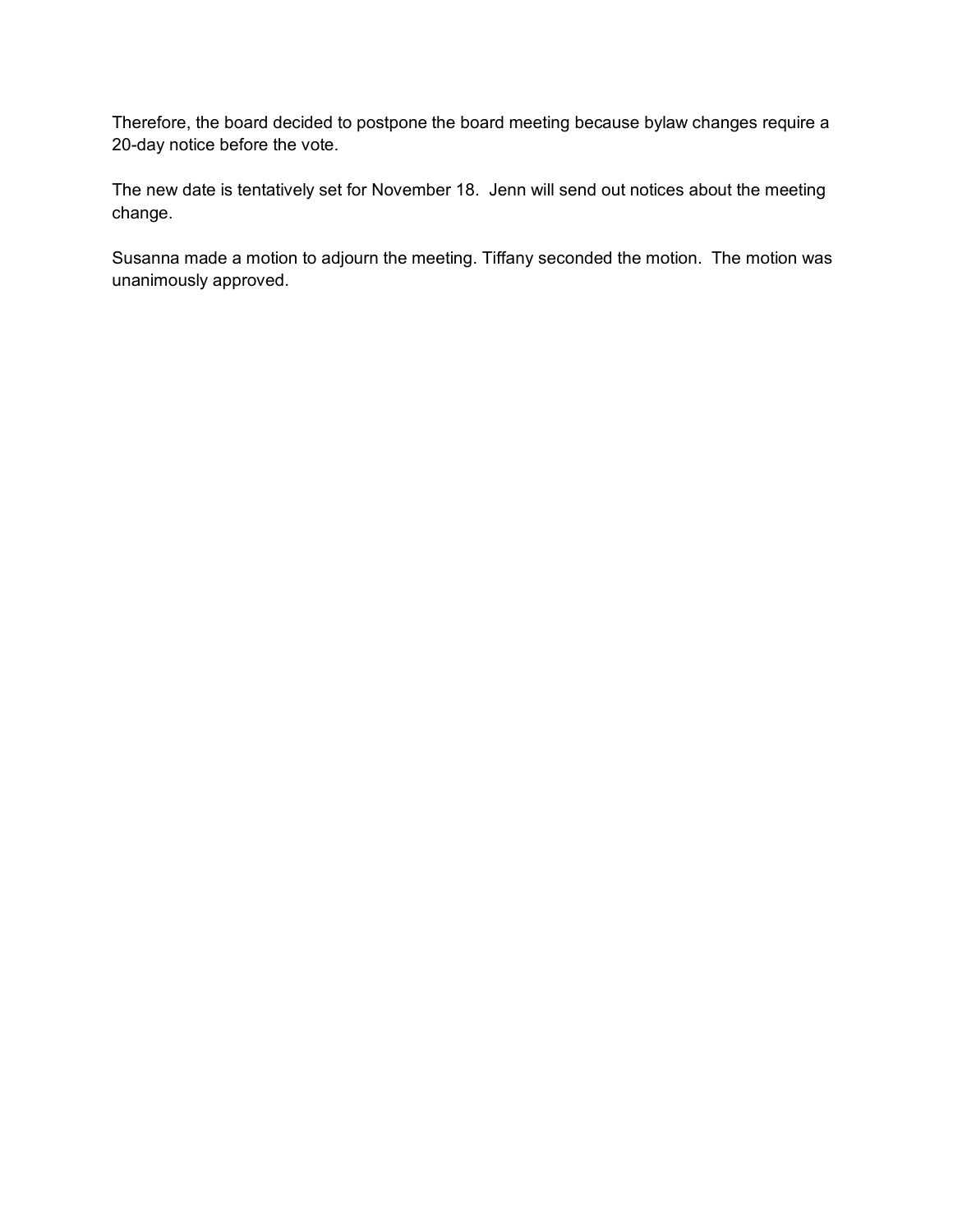**Bylaws subcommittee suggested changes:**

# **BYLAWS of OKLAHOMA ASSOCIATION FOR INSTITUTIONAL RESEARCH (OKAIR)**

I. Definitions

I.1. "Association" refers to the nonprofit<sub>[LSB1]</sub> organization of Oklahoma Association for Institutional Research (OKAIR). All organizational structures and terms described in this document relate only to OKAIR.

I.2. "Board" refers to OKAIR's Board of Directors.

I.3. "Director" refers to a member of the Board of Directors, including Officers unless otherwise specified.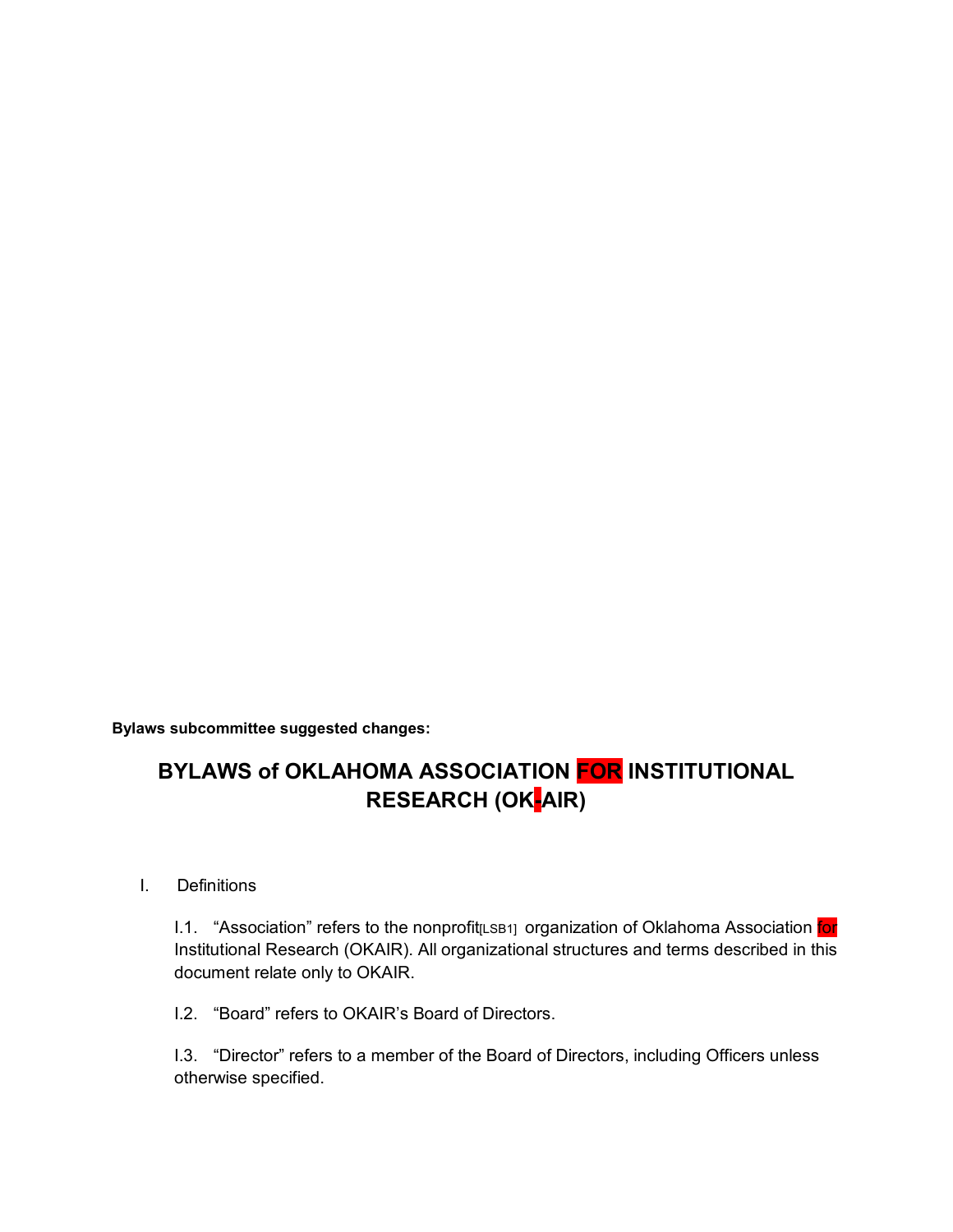I.4. "Bylaws" refers to these Bylaws, as adopted by the Members and including all amendments thereto subsequently adopted by the Members.

I.5. "Meeting" refers to a live, synchronous gathering of persons, regardless of participation modality.

I.6.  $[LSB2]$  "Officer" refers to a Director who holds one of the named functional positions (e.g., President, Secretary, or Treasurer).

I.7. "Member" refers to an individual with an active Membership with the Association, as defined in Section III. Membership, below. Unless otherwise specified, it refers to Professional Members.

I.8. "Member Quorum" refers to the quorum defined for Member votes, as defined in Section III.4, below.

I.9. "Board Quorum" refers to the quorum defined for Board votes, as defined in Section IV.3, below.

I.10. "Electronic Transmission" means any form of communication that does not occur in-person and does not create a physical (e.g., paper) record. For the purposes of these Bylaws, it will refer either to an online poll or a meeting where all individuals can hear and respond in real time.

I.11. "Law" refers to applicable statutes and regulations in the State of Oklahoma, unless otherwise specified.

II. Name, Purpose and Location

II.1. Name. Oklahoma Association for Institutional Research (OKAIR).

II.2. Purpose. The Association provides a venue for the discussion and improvement of research, assessment, and planning in the state of Oklahoma to institutions of higher education. [LSB3].

II.3. Location of Office. The Association may locate its principal office and/or registered office anywhere in the state of Oklahoma, as determined by the Board. The principal office and the registered office do not have to be at the same address.

II.4. Location of Conferences. Conferences must be held within the State of Oklahoma.

## III. Membership

III.1. Membership Qualifications. Membership is open to individuals interested in and dedicated to the improvement of research, analysis, assessment, data management, institutional accreditation, and institutional planning for institutions of education.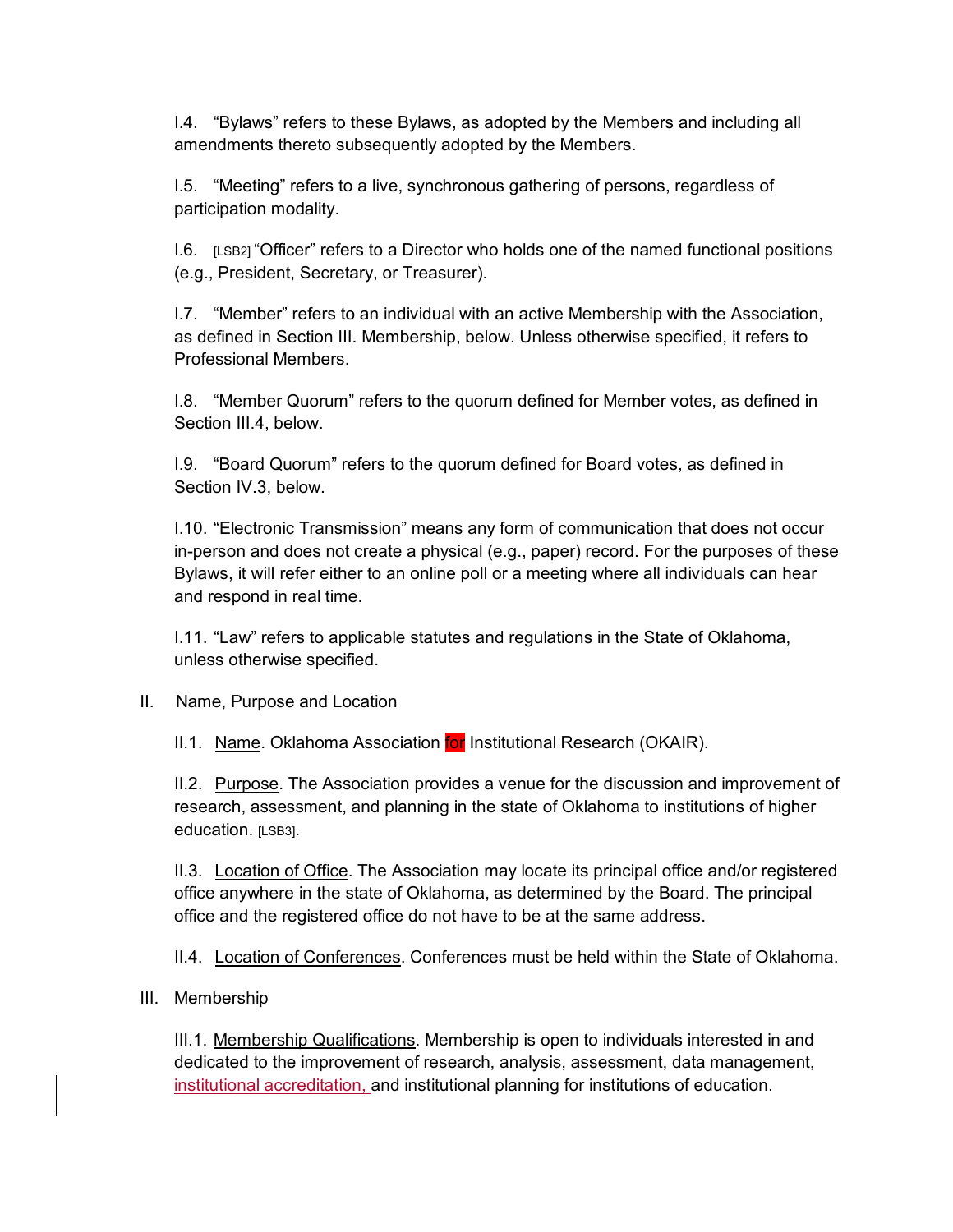III.2. Membership Term. The Membership Term will begin on the date of payment of Membership Fee and will expire after one (1) year, on the anniversary date. Employerpaid memberships may be reassigned to a replacement employee if a position vacancy occurs. Individual-paid memberships are not transferrable.

III.3. Membership Categories and Benefits. With the exception of voting rights, the Board of Directors may establish and adapt membership benefits as needed to best serve member needs. The Board may also, by majority Board Quorum vote, establish additional non-voting membership categories. The granting of voting rights to any membership group other than Professional Member requires a majority Member Quorum vote at the Annual Meeting. Membership categories are Professional, Student, and Emeritus and have the following requirements and rights:

· Professional: entitled to all membership benefits, including voting.

Student: to be eligible for this category, an individual must be actively pursuing a higher education degree and not be employed full-time. This category of membership is non-voting.

Emeritus: to be eligible for this category, an individual must be currently retired with at least five (5) cumulative years of Association membership; Emeritus status requires approval by the Board. This category of membership is non-voting.

III.4. Member Quorum. Except when Oklahoma law requires otherwise, for synchronous events (e.g., in-person meetings, live online meetings), a quorum shall consist of the Professional Members present. For asynchronous events (e.g., online polls, ballots), a quorum shall consist of the Professional Members in good standing.

III.5. Meetings. The Annual Meeting of the membership shall be held during the Annual Conference. Regular business meetings shall be held at all other conferences. Special meetings may be called by written petition of any twenty (20) Members. Meeting modality will be announced at the time of meeting notice and is determined by a majority vote of the Board.

III.6. Notice of Meetings. Notice of Annual and regular meetings shall be provided in publicly distributed registration materials. Notice for special meetings shall be sent to Members not less than twenty-four (24) hours but not more than thirty (30) days prior to the special meeting. Agendas for Annual or regular meetings may be amended at the time of meeting to include business brought forward by Members. Special meeting agendas cannot be amended after they're shared in official notice to Members. Members present at a meeting shall be deemed to have waived notice of the meeting.

III.7. Voting Rights. Each Professional Member shall be entitled to one vote. Proxies may not be used.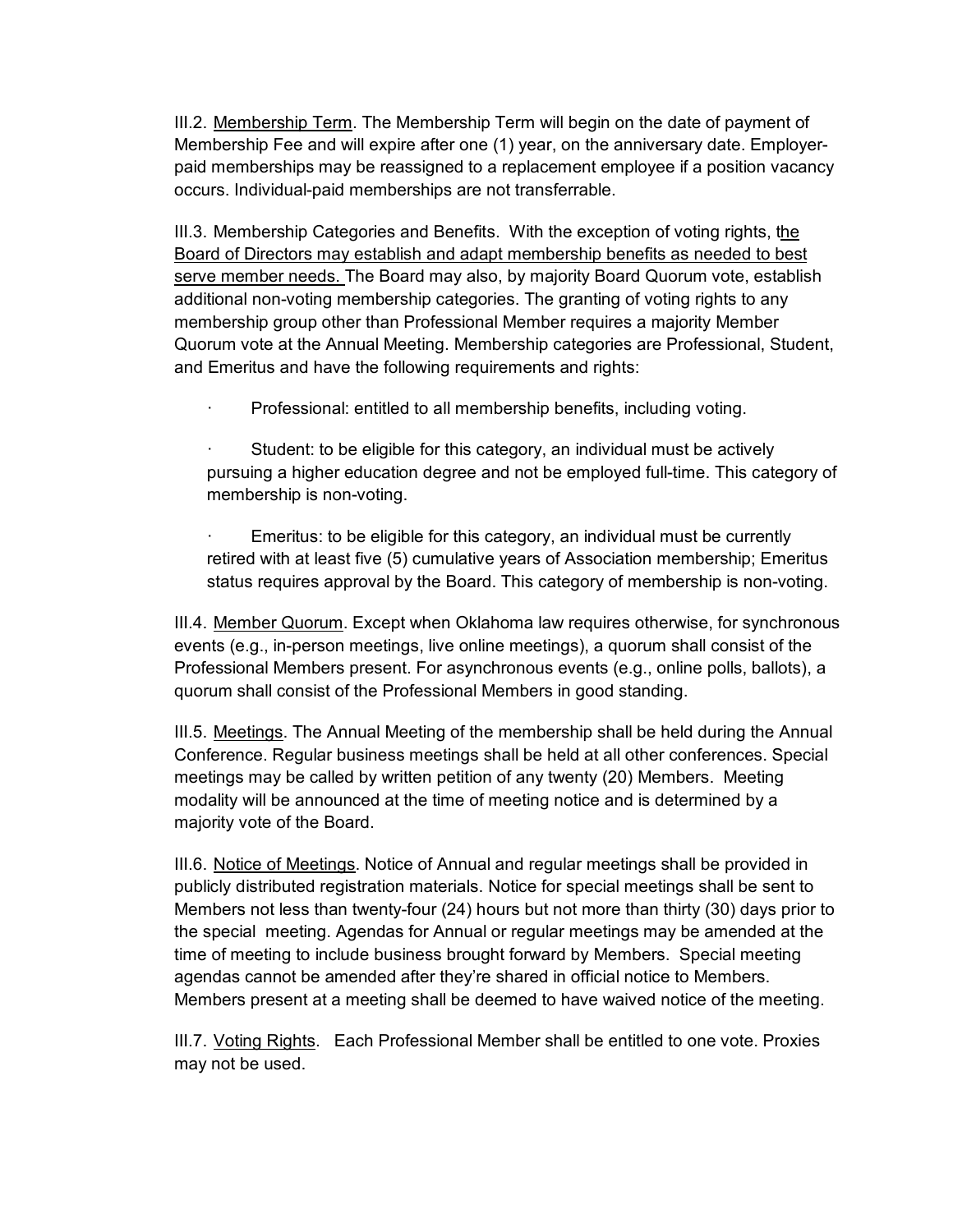III.8. Member Duties. Members must abide by the Association's Bylaws and procedures, as well as any applicable state or federal laws and regulations.

III.9. Termination of Membership. Members may terminate their membership at any time by submitting a written notice of withdrawal to the Board. An individual's membership may be terminated by a two-thirds Member Quorum vote at any Association meeting or by a two-thirds Board Quorum vote at any meeting of the Board.

III.10. Membership Fees. Membership fee structure shall be reviewed and set annually by the Board of Directors in accordance with their fiduciary responsibilities to the Association.

III.11. Procedures. Membership meetings shall be conducted using basic elements of parliamentary procedure. Any disagreement about meeting procedures shall be resolved in accordance with the current edition of *Robert's Rules of Order* unless otherwise specified in the Bylaws, other Association policy, or state law.

# IV. Board of Directors

IV.1. Duties. All Corporate powers necessary and incidental to conducting business of the Association shall be exercised by or under the authority of the Board. The Board shall have full responsibility for the financial affairs and for the ethical and professional standards of the Association. Duties of the Board include, but are not limited to, the following:

Elect the Officers of the Association.[LSB4]

Schedule and plan the Annual Conference and any other events, including ensuring proper event evaluation by attendees.

Provide financial oversight of Association funds, including approving an annual budget, providing regular financial reports to the Board and membership, and arranging for periodic internal audits of the Association's activities and funds as set forth in Section IX.7.

IV.2. Number. The Board will consist of not less than five (5) and not more than eleven (11)[LSB5] Directors. Members may vote to increase the number of Directors to the maximum number of eleven (11) [LSB6] at any meeting. If the number of Directors falls below the minimum, the Association must notify the Oklahoma Secretary of State, Office of the Attorney General or other appropriate agency of the state of Oklahoma, and the Internal Revenue Service, that it is dissolving.

IV.3. Board Quorum. A quorum of the Board shall consist of a majority of Directors and must include either the Secretary or someone formally designated to act in that role, as described in Section VI.10.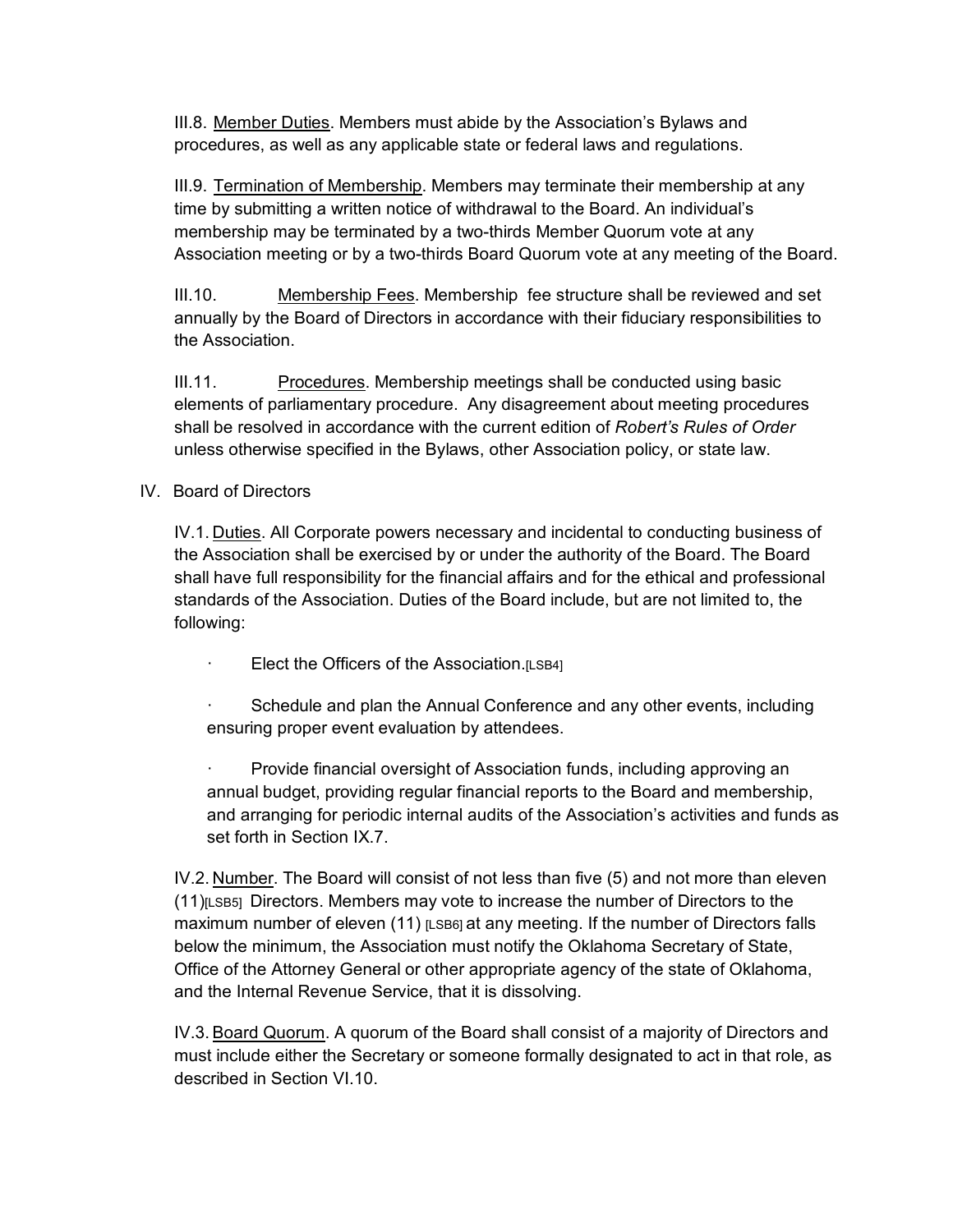IV.4. Qualifications. Any Professional Member in good standing who is at least twentyone years of age and who resides in the state of Oklahoma may serve as a Director of the Association.

IV.5. Term of Office. Each Director shall serve a three (3) year term, with the terms of all Directors being staggered to ensure continuity of Board institutional knowledge. Upon resignation, removal, or other vacancy of a Director, a replacement will be elected to serve the remainder of the term.

IV.6. Term Limitations. Any Director may serve three (3) consecutive terms. Partial terms shall not be included toward the term limitation. Any individual who has reached their term limit may be eligible for re-election as a Director after a waiting period of two (2) years with no Board service. Members may, by a two-thirds (2/3) vote, extend such term limitations for an additional three (3) consecutive terms.[LSB7]

IV.7. Nomination and Election. The Board may serve as a Nominations and Election Committee or may create such committee, as provided for in Section 7.1. The Nominations Committee will accept nominations and develop a slate of candidates. Any Member of the Association may submit their name in nomination for election to the Board. Any Member may nominate any other Member after securing their approval. The Nominations and Election Committee will conduct the election of new members of the Board. No candidate for the Board may serve on the Nomination and Election Committee. Directors shall be elected at the Annual Meeting by majority Member Quorum vote.

IV.8. Removal or Resignation. Any Director who misses three (3) consecutive meetings shall be deemed to have resigned as a member of the Board and cease to be a member thereof on the date of the third absence. At the resigned Director's request, they may be reinstated by a majority vote of the total number of Directors. A Director may also be removed at any time by a two-thirds (2/3) vote of the total number of Directors at any Annual, regular, or special meeting. A Director may resign at any time by giving written notice to the President or Secretary. Any resignation shall take effect either upon receipt or as specified in the notice. A Director may verbally resign during an Annual, regular, or special meeting[LSB8].

IV.9. Vacancies. Board vacancies shall be filled as follows:

· If more than one (1) year remains in the unexpired term, an election will be held at the next conference to fill the vacancy. The Secretary will notify the membership of the vacancy and of the coming election through the conference materials, and Members will be encouraged to submit nominations for the position. The Board will proceed in accordance with Section IV.7.

· If one (1) year or less remains in the unexpired term, the Board shall elect, by majority Board Quorum, an eligible Member to finish the term.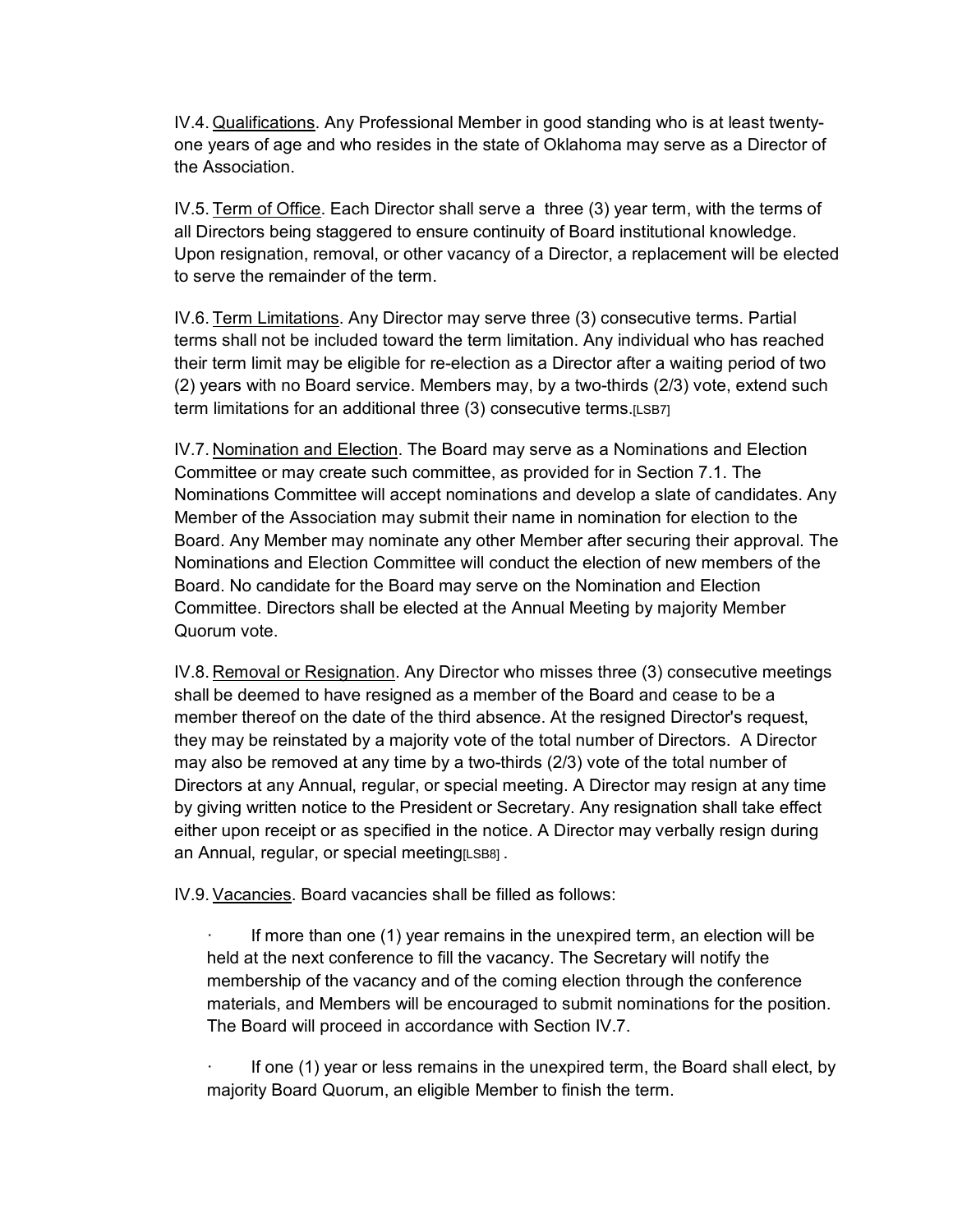If the vacancy results in the number of Directors falling below the required minimum five (5), as stated in Section IV.2, the President may appoint a Director to serve until an election can be held.

IV.10. Compensation. Directors shall serve without compensation. Directors shall not receive reimbursement for travel expenses within the state of Oklahoma. Directors may be reimbursed for out-of-pocket expenses related to the work of the Association, provided that such reimbursement is consistent with Association policies.

# V. Meetings of the Board

V.1. Annual, Regular and Special Meetings. The Annual Meeting of the Board will take place at the Annual Conference following the election of the Board by the Active Members. Newly elected Directors shall immediately assume their positions and shall elect Officers [LSB9] and conduct any other business brought before the Board. In addition to the Annual Meeting, the Board shall have a minimum of three (3) regular meetings during each membership term. Special Board meetings may be called by the President, upon the written request of three (3) Directors or by written petition of twenty  $(20)$  Members.  $[LSB10]$  All Board meeting locations shall be within the state of Oklahoma and are selected by the President. In the absence of a Board Quorum, a majority vote of the Directors present may adjourn the meeting to another place, date, or time. Notice of any meeting adjourned and rescheduled in this manner shall be given as in Section  $III.5.$ 

V.2. [LSB11] Voting. Each Director shall have one vote. Routine business and elections shall be determined by a majority Board Quorum vote. Except when the Law or these Bylaws require otherwise, a majority Board Quorum vote shall determine all other matters. Proxies may not be used. The Association shall implement reasonable measures to verify the identity and voting status of each Meeting participant. The Directors may vote by voice on all meeting matters, but, prior to the vote, any Director can require voting by ballot. Ballots must clearly state the date of the vote, the names of those responsible for moving and seconding the action item, the person performing the function of Secretary, and the exact wording of the proposed item. All completed ballots must be returned to the Secretary or their designee. If not returned in person, the Secretary must take reasonable measures to verify submitted ballots are legitimate.

V.3. [LSB12] Action Without a Meeting. The Board may take action without calling an official meeting, provided a Board Quorum was present and a majority of all Directors sign a written waiver of notice or a written consent to accepting the results of that meeting. All such waivers or consents shall be filed with the corporate records in lieu of official meeting minutes.

V.4. Procedures. The Board and committees shall conduct their meetings in accordance with the standards detailed in Section III.11.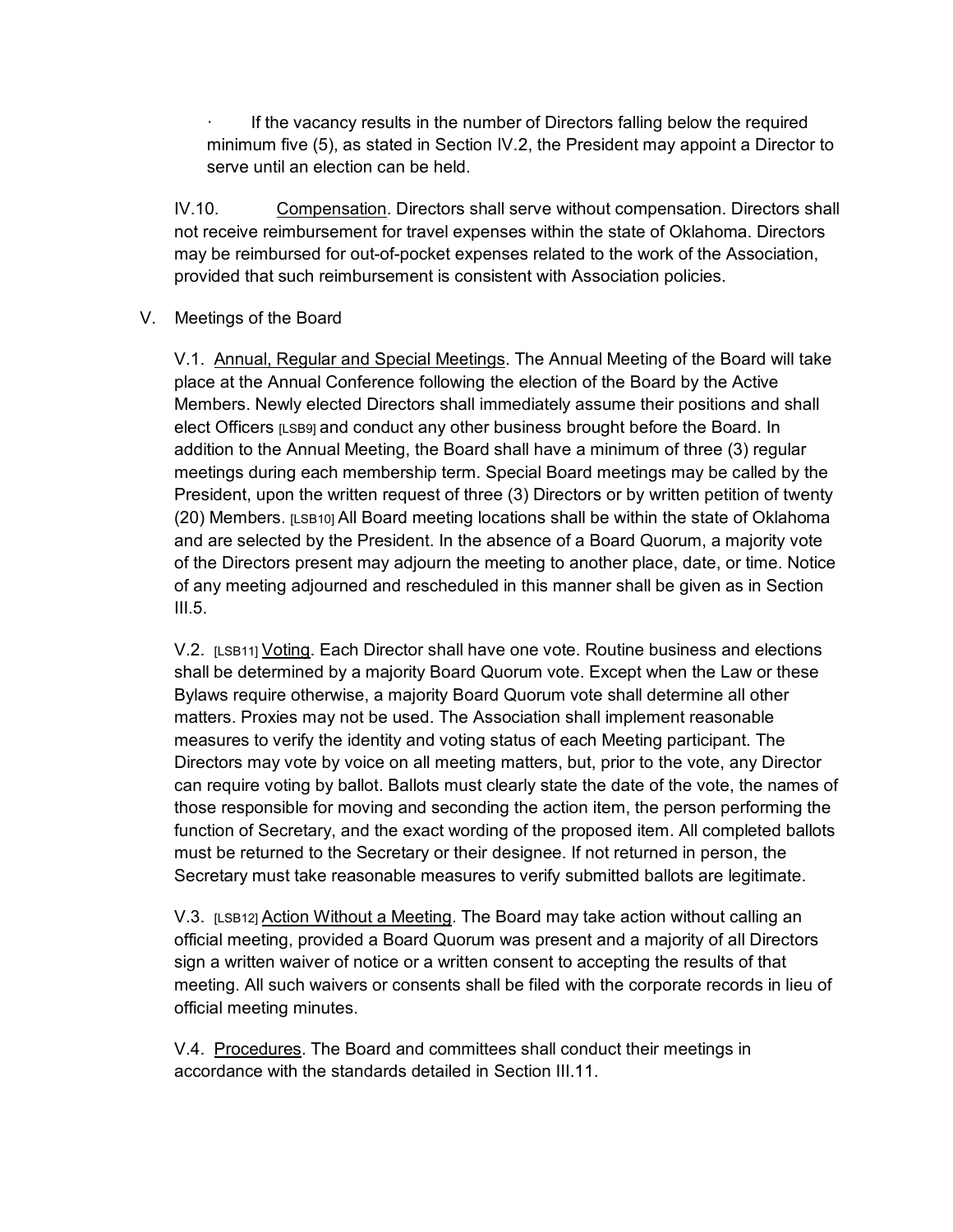#### VI. Officers of the Board

VI.1. Officers. The Board will consist of a President, a Secretary, a Treasurer, and other Officers as deemed necessary by the Board.

VI.2. Elected Officers. The Board will elect those officers from among their number. Officers shall hold their office until they resign, are removed by the Board, are unable to serve, or elected term has ended.

VI.3. Appointed Officers. The Board may appoint, or empower the President to appoint, such other Officers as the business of the Association may require.

VI.4. Removal and Resignation. Any Officer may be removed by a majority vote of the total number of Directors, at any Annual, regular or special meeting. Any Officer may resign at any time by giving written notice to the President or Secretary. Any such resignation shall take effect at the date of the receipt of such notice or at any later time specified in the notice; and, unless otherwise specified in the notice, the Board acceptance of the resignation shall not be necessary to make it effective. Any Officer may verbally resign during an Annual, regular or special meeting, but two non-Board witnesses must provide verification of such a resignation.

VI.5. Vacancies. A vacancy in any office due to death, resignation, removal, disqualification, or any other cause shall be filled in accordance with Section VI.2.

VI.6. Delegation of Duties. In case of the absence or disability of any Officer, the Board may delegate the powers or duties of such Officer to any other Officer, Director, or Member until the next Annual Meeting.

VI.7. Term of Office. Officers shall be elected at the Annual Board Meeting and serve for one (1) year. Officer vacancies will be filled by a majority Board Quorum vote. The successor shall serve the remainder of the term.

VI.8. President. The President shall be the principal Officer, subject to the control of the Board, and shall have general supervision and direction of the business and Officers of the Association. They shall preside over all meetings of the Board and of the Members and shall sign the minutes of the meetings over which they preside. At the Annual Meetings of the Membership and the Board, they shall submit a detailed report of the Board's activities and actions taken during the prior year. The President shall have such other powers and perform such other duties as may be prescribed by the Members, Board, or Bylaws. In the absence of the President, the Board may temporarily appoint any other Director to fulfill the President's duties.

VI.9. Immediate Past President. The Immediate Past President shall serve as an advisor to the President and shall assume Presidential duties in the absence of the President. The term for this position is one (1) year, beginning immediately after ending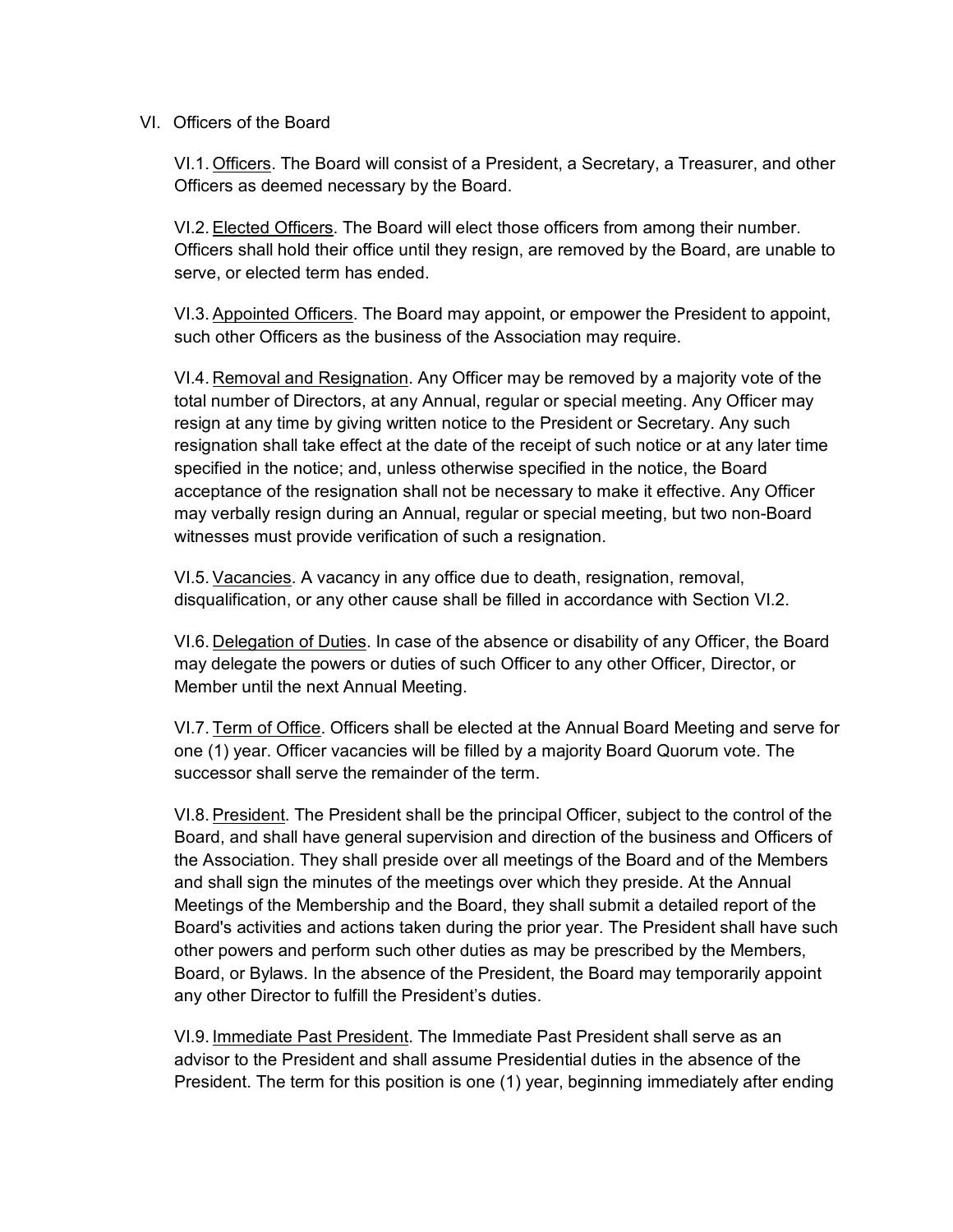their term as President. After their term as lmmediate Past President has ended, this Officer reverts back to a Director.

VI.10. Secretary. The Secretary shall give notice of all meetings as required by the Bylaws or by Law. If the Secretary is unable to attend a meeting, they may delegate their duties to another Director for that meeting. The Secretary shall keep minutes of all official meetings, to include: the time and place of holding, the type of meeting, description of notice given, and the proceedings thereof. For Board and special meetings, the Secretary shall also record the names of those present. They shall sign the minutes of the meetings and ensure such minutes are available for approval at the next meeting of the same type. The Secretary shall exhibit, upon request, the Bylaws and meeting minutes. In addition, they shall keep, or cause to be kept, at the principal office all documents required for public inspection by the Internal Revenue Service. The Secretary shall have such other powers and duties as may be prescribed by the Board or the Bylaws.

VI.11. Treasurer. The Treasurer shall keep and maintain, or cause to be kept and maintained, adequate and correct accounts of the properties and business transactions of the Association. They shall ensure the books of account are open to inspection by any Member and provide a report of the Association's financial affairs at all Annual and regular meetings. In addition, the Treasurer shall ensure the appropriate oversight and implementation of the Association's financial policies and procedures. The Treasurer shall have such other powers and duties as may be prescribed by the Board or the Bylaws.

VI.12. Committees. The Board shall have the power to create, revoke or modify any committee deemed necessary. The President shall have the power to appoint a Chair of any committee or to delegate such appointive powers to any other appropriate Director. Each committee must include a minimum of two (2) Members, one (1) of whom must be a member of the Board. Each committee shall keep regular minutes of its proceedings and report the same to the Board as the Board may require. Meetings and actions of committees shall be governed by, noticed, and taken in accordance with the provision of these Bylaws concerning meetingsof the Board, with such changes in the context of such bylaw provisions as are necessary to substitute the committee and its members for the Board, except that the time for regular and special meetings of committees may be fixed by resolution of the Board or by the committee. The Board may adopt additional rules and regulations pertaining to the conduct of meetings with committees to the extent that such rules and regulations are not inconsistent with the provisions of these Bylaws.

## VII. Indemnification and Insurance

VII.1. Indemnification. The Directors shall not be personally liable for the debts, liabilities, or other obligations of the Association. The Association's Directors and Officers shall be fully indemnified by the Association to the extent allowed by Oklahoma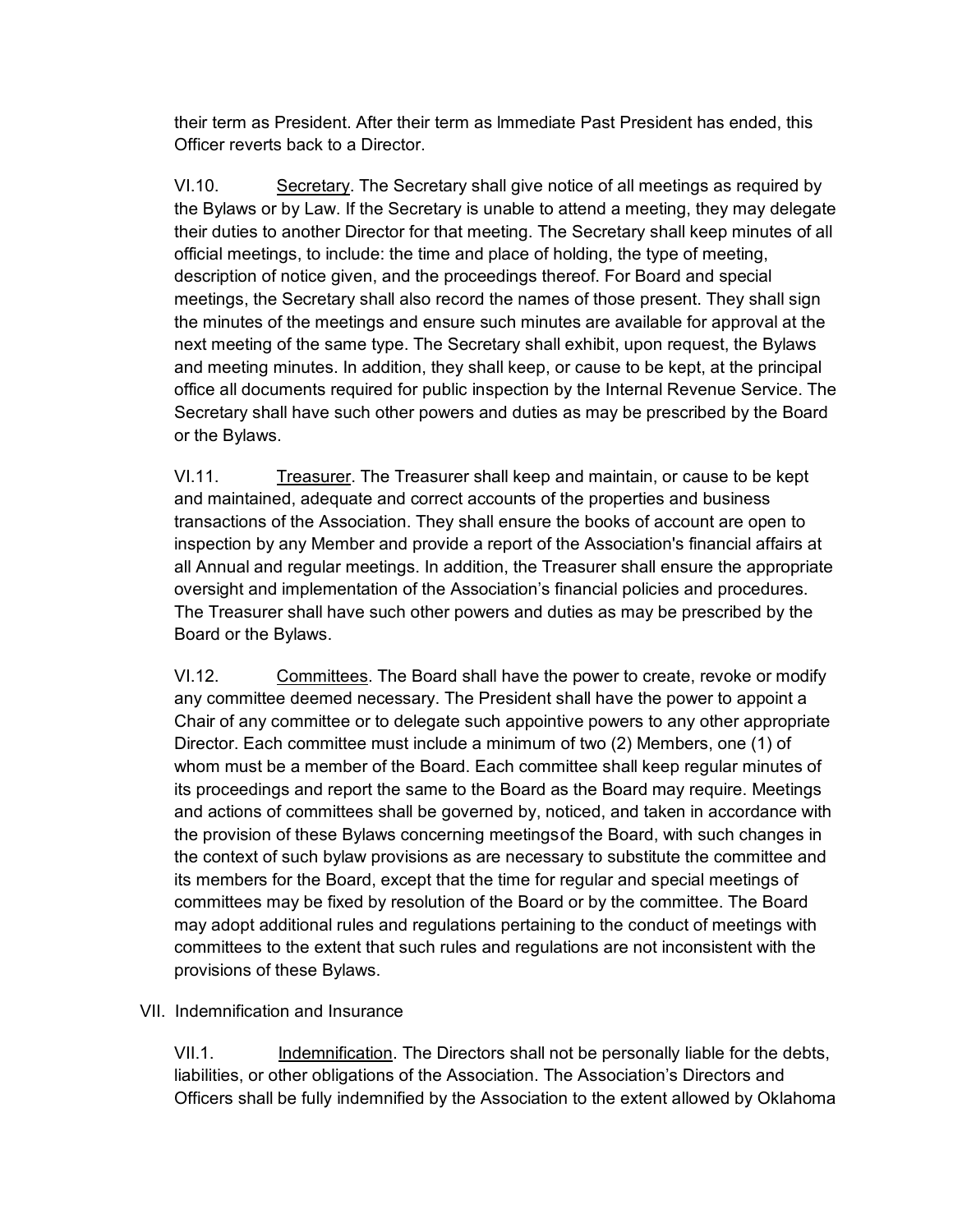state law. However, the Association shall make no indemnification in respect to any claim, issue, or matter as to which such person shall have been adjudged to be liable to the Association unless and only to the extent that the court in which such action or suit was brought shall determine upon application that, despite the adjudication of liability but in view of all the circumstances of the case, such person is fairly and reasonably entitled to indemnity for such expenses which the court shall deem proper.

VII.2. Insurance. Upon resolution passed by the Board, the Association may purchase and maintain insurance and/or indemnity bonds on behalf of any person who is or was a Director, Officer, committee member or agent of the Association, or is or was serving at the request of the Association as a Director, Officer, committee member or agent of the Association against any liability asserted against them and incurred by them in any such capacity, or arising out of their status with the Association. The Board shall determine if and when other insurance, including but not limited to property, casualty, and general liability, is needed and acquire such insurance if so deemed.

# VIII. Conflict of Interest

VIII.1. Purpose. The purpose of the Conflict of Interest policy is to protect the taxexempt status of this Association when it contemplates entering into a transaction or arrangement that might benefit the private interest of an Officer, Director, or Member of the Association or might result in a possible excess benefit transaction. This policy is intended to supplement but not replace any applicable state and federal laws governing conflict of interests applicable to nonprofit and charitable organizations.

VIII.2. Definitions. An Interested Person is any Director, Officer, Member, or committee member with a direct or indirect financial interest, as defined below. A Financial Interest exists when a person has, directly or indirectly, through business, investment or family: (a) an ownership or investment interest in any entity with which the Association has a transaction or arrangement; (b) a compensation arrangement with the Association or with any entity or individual with which the Association has a transaction or arrangement, or (c) a potential ownership or investment interest in, or compensation arrangement with any entity or individual with which the Association is negotiating a transaction or arrangement. Compensation includes direct and indirect remuneration as well as gifts or favors which are not insubstantial. A Financial Interest is not necessarily a Conflict of Interest. Under this article, a Conflict of Interest determination is made and recorded by the Board.

VIII.3. Procedures. An Interested Person has the duty to disclose the existence of and details about any actual or possible Conflict of Interest to the Directors, Officers, and members of any committee considering the relevant proposed transaction or arrangement. Once a potential Conflict of Interest is identified, the Interested person may make a presentation to the Board of Directors about the Financial Interest and any material facts. After the presentation they shall leave the meeting; if a Director, the Interested Person is disqualified from all subsequent discussion and voting about the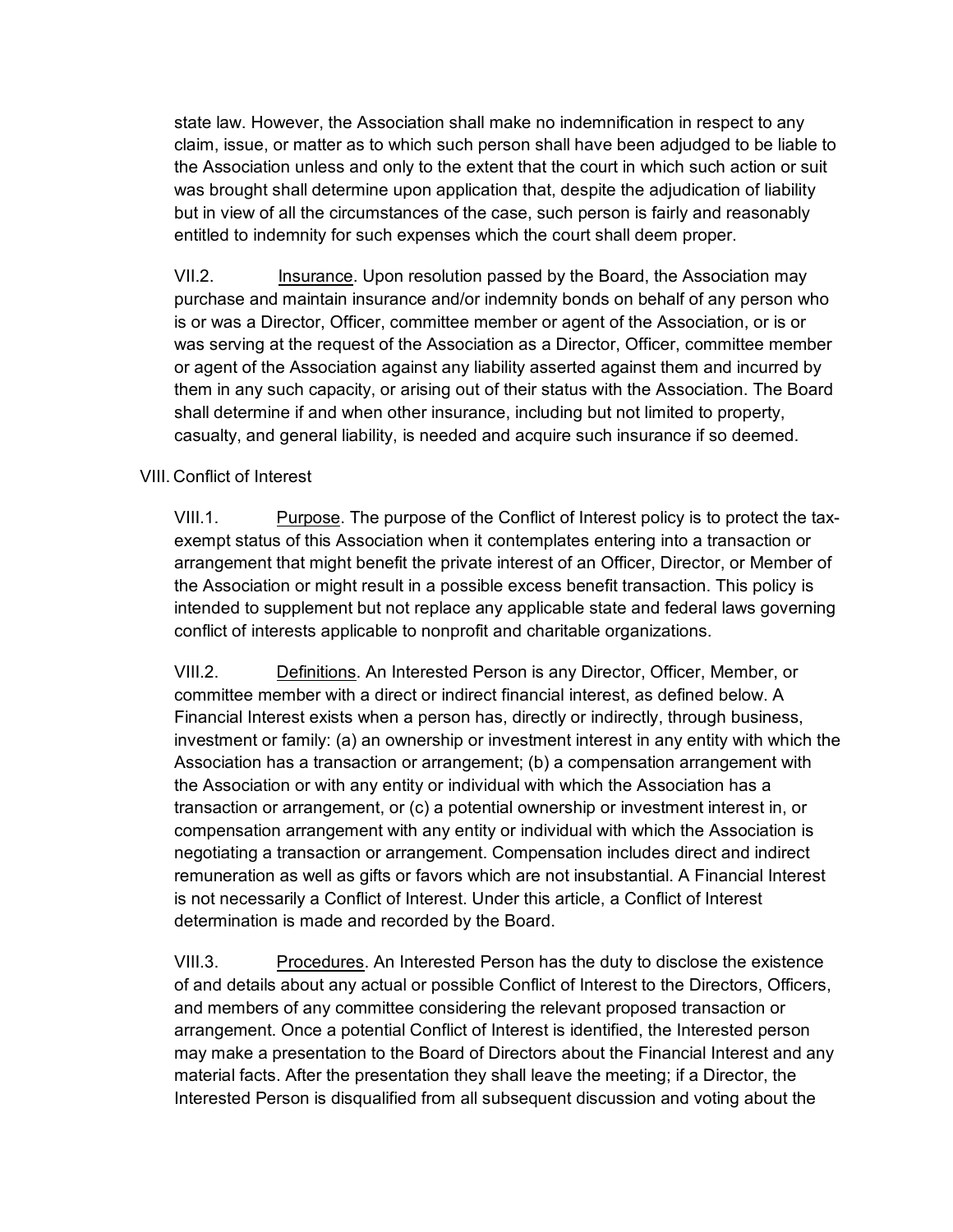Conflict of Interest. The Board shall discuss, and vote on, whether the transaction or arrangement constitutes a Conflict of Interest. If deemed necessary by the Board, the President may appoint a disinterested person or committee to investigate alternatives to the proposed transaction or arrangement. After exercising due diligence, the Board of Directors shall determine whether the Association can obtain with reasonable efforts a more advantageous transaction or arrangement from a person or entity that would not give rise to a Conflict of Interest. If a more advantageous transaction or arrangement is not reasonably possible under circumstances not producing a Conflict of Interest, the Board of Directors shall determine by a majority Board Quorum vote whether the transaction or arrangement is in the Association's best interest, for its own benefit, and whether it is fair and reasonable, and shall then decide whether to enter into the transaction or arrangement. If either the Board of Directors or general Members have reasonable cause to believe a Director or Member has failed to disclose actual or possible Conflicts of Interest, they shall inform the Director or Member of the basis for such belief and afford the Director or Member an opportunity to explain the alleged failure to disclose. If, after hearing the Director's or Member's response, and after making further investigation as warranted by the circumstances, the Board of Directors determines there has been a failure to disclose an actual or possible Conflict of Interest, it shall take appropriate disciplinary and corrective action.

VIII.4. Records of Proceedings. The minutes of all Association proceedings related to a Conflict of Interest shall contain: (a) Interested Person's name(s), the nature of the Financial Interest, any action taken to determine whether a Conflict of Interest was present, and the Board's final decision about whether a Conflict of Interest was determined to exist; and (b) the names of all Directors present for discussions and votes relating to the transaction or arrangement, the content of the discussion, including any alternatives to the proposed transaction or arrangement, and a record of any votes taken in connection with the proceedings.

VIII.5. Compensation. A Director or Member who receives compensation, directly or indirectly, from the Association for services rendered is precluded from participating in discussions about or voting on matters pertaining to their own compensation.

VIII.6. Annual Statements. Each Director and committee member shall annually sign a statement which affirms such person: (a) has received a copy of the conflicts of interest policy; (b) has read and understands the policy; (c) has agreed to comply with the policy; and (d) understands the Association is charitable and must engage primarily in activities which accomplish one or more of its tax-exempt purposes in order to maintain its federal tax exemption.

VIII.7. Periodic Reviews. To ensure the Association operates in a manner consistent with charitable purposes and does not engage in activities that could jeopardize its tax-exempt status, periodic reviews shall be conducted. The periodic reviews shall, at a minimum, include the following subjects: (a) whether compensation arrangements and benefits are reasonable, based on competent survey information and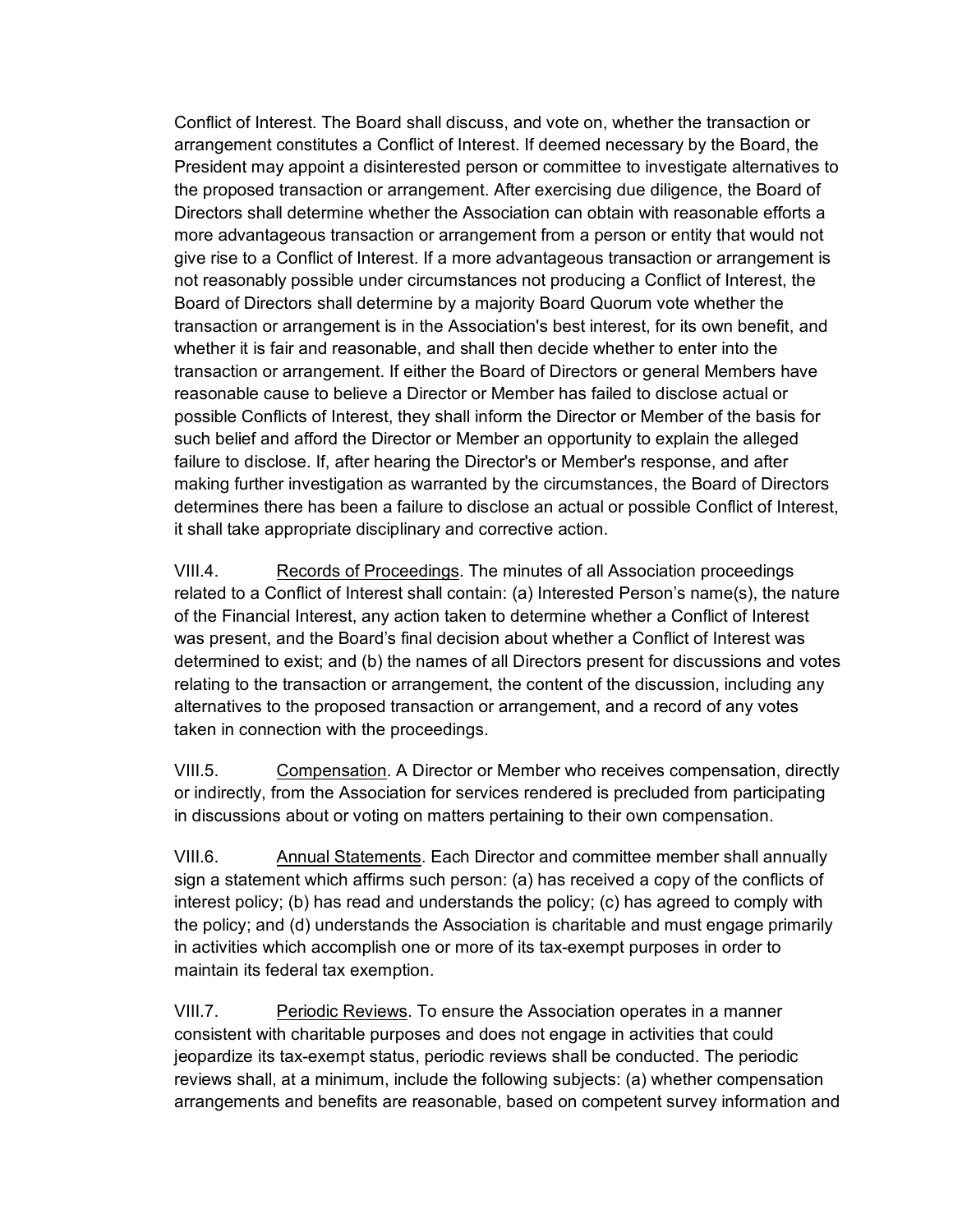the result of arm's length bargaining; and (b) whether partnerships, joint ventures, and arrangements with management organizations conform to the Association's written policies, are properly recorded, reflect reasonable investment or payments for goods and services, further charitable purposes, and do not result in inurement, impermissible private benefit, or an excess benefit transaction.

VIII.8. Use of Outside Advisors. When conducting the periodic reviews as provided for in this Article VIII, the Association may use outside advisors. If outside advisors are used, their use shall not relieve the Board of Directors of its responsibility for ensuring periodic reviews are conducted.

# IX. Construction

IX.1. Affiliations. The Association has no formal affiliation with any other organization. However, the Association has informal relationships with the Association for Institutional Research, the Mid-America Association for Institutional Research, the Southern Association for Institutional Research, and the Society for College and University Planning. The Association may seek additional informal relationships as determined by the Members.

IX.2. Construction and Terms. These Bylaws replace all prior Bylaws and/or Constitutions. Therefore, if there is any conflict between the provisions of these Bylaws and any prior adopted Bylaws and/or Constitutions these Bylaws shall govern. Should any of the provisions or portions of these Bylaws be held unenforceable or invalid for any reason, the remaining provisions and portions of these Bylaws shall be unaffected by such holding. All references in these Bylaws to a Section or Sections of the Internal Revenue Code shall be to such Sections of the Internal Revenue Code of 1986 as amended from time to time, or to corresponding provisions of any future federal tax code. If there is any conflict between the provisions of these Bylaws and any internal policies and procedures, the provisions of these Bylaws shall govern. However, internal policies and procedures approved by the Board of Directors may allow for additional or more stringent requirements to be placed on the Directors, Officers, Members and/or committee members. If there is any conflict between the provisions of these Bylaws and the Certificate of Incorporation of the Association, the provisions of the Certificate of Incorporation shall govern.

IX.3. Amendments. These Bylaws may be amended, revised, or repealed by the affirmative vote of two-thirds (2/3) of a Member Quorum at any Annual, regular, or special meeting of the Members. Amendments to be voted on at any special meeting must be provided in the notice of the special meeting. Any Member of the Association may propose amendments to these Bylaws. Proposed amendments will be forwarded to the Board and the Board shall present such proposed amendments to the Members twenty (20) days prior to the next scheduled meeting of the Members.